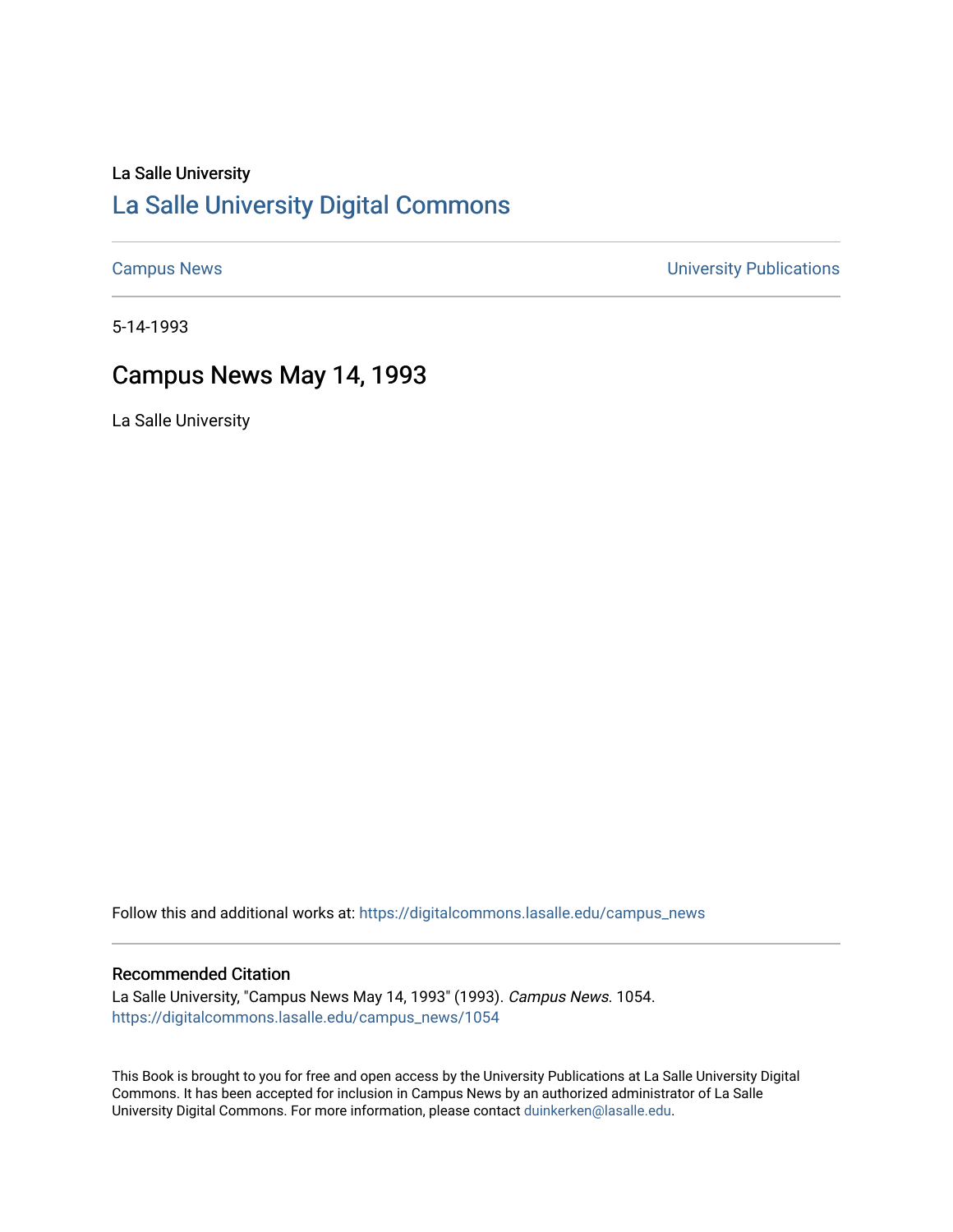# **ERSITY'S WEEKLY INFORMATION CIRC**

**May 14, 1993**



#### **La Salle University\_\_\_\_\_\_\_\_\_\_\_**

OFFICE OF THE DEAN • SCHOOL OF BUSINESS ADMINISTRATION PHILADELPHIA. PA 19141 · (215) 951-1040

MEMO TO: Campus Community

FROM: Joseph Kane Dean

- DATE: May 5, 1993
- RE: Department Chair Appointments School of Business Administration

I am pleased to announce that **Sharon Javie** has been appointed to serve a second four year term as Chair of the Marketing Department. During her first term Sharon demonstrated strong and thoughtful leadership both within the Marketing Department and within the School of Business Administration. We look forward to a continuation of her contributions in the future.

**Madjid Tavana** has been appointed as Chair of the Management Department. Madjid joined the Faculty in 1984 and has become known as a successful teacher and researcher. He has the very strong support of his departmental colleagues in being their Chair and I am pleased to concur in this. Madjid brings good organizational skills and a high level of energy to this position.

**Steve Meisel** is stepping down after serving six years as Chair of the Management Department. During that time the Department and the School of Business Administration have benefitted significantly from Steve's leadership. Steve's process skills, exceptional interpersonal abilities, and a good sense of humor have made him the effective Chair that he has been. He has indeed made a solid contribution to all of us in the SBA.

The Chair Group will continue to play a major role in guiding the SBA forward through what is likely to be a very demanding selfstudy year and beyond.

*Campus News* **is distributed weekly to foster communication and encourage information sharing among University departments. Articles submitted are the responsibility of their authors alone and do not imply an opinion on the part of La Salle University or the Department of Mail and Duplicating Services.**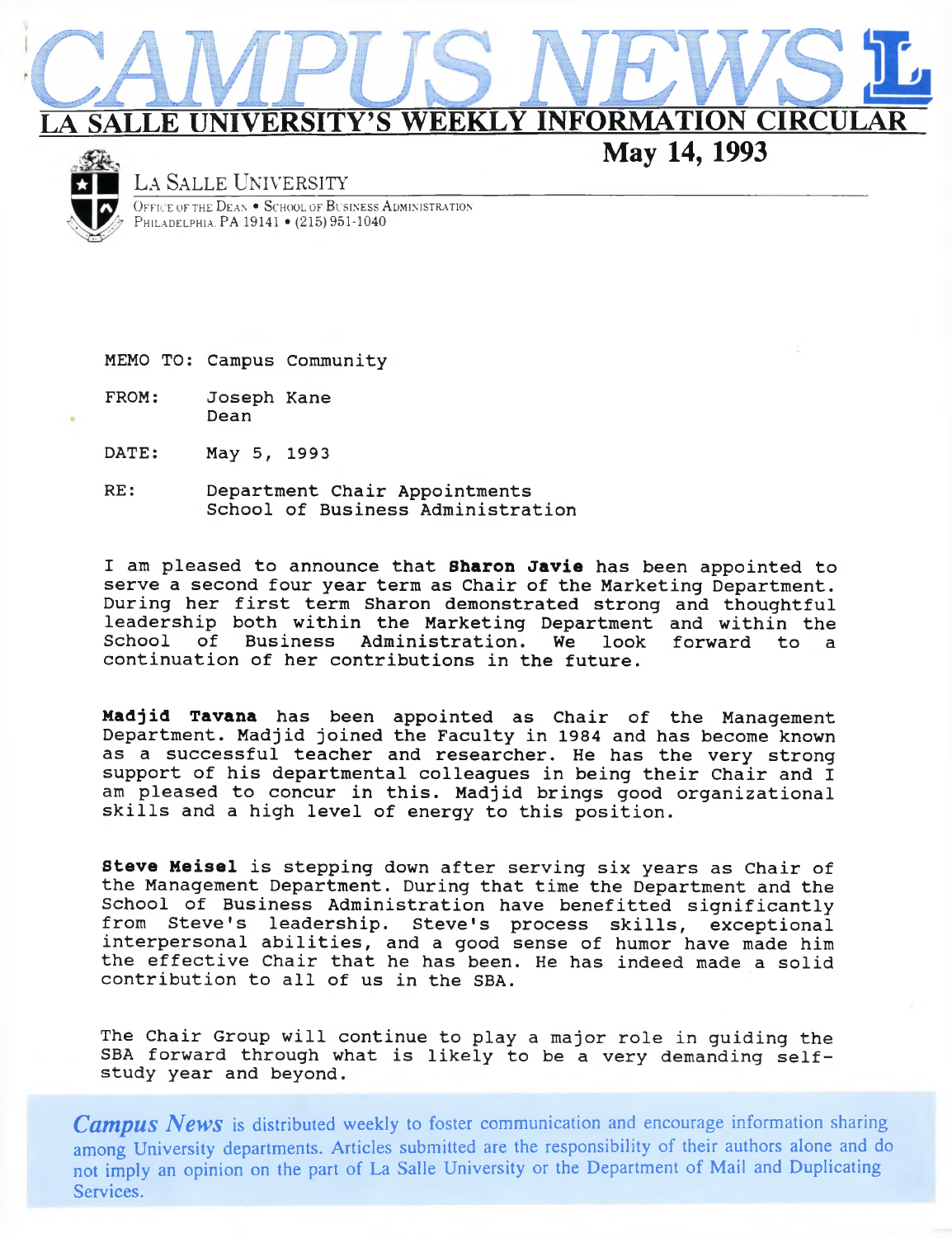

The Student Life Office is currently in the process of updating the calendar section of the 1993-94 <u>Student Handbook</u>. While space may preclude some entries, all departments are encouraged to send a list of activities and dates which students might be interested in or should know. Deadline for submission is Tuesday, July 6. Please send the information to Ben Alvarez, Asst. Director of Student Life, at Box 835. If you have any questions, please call him at ext. 1371.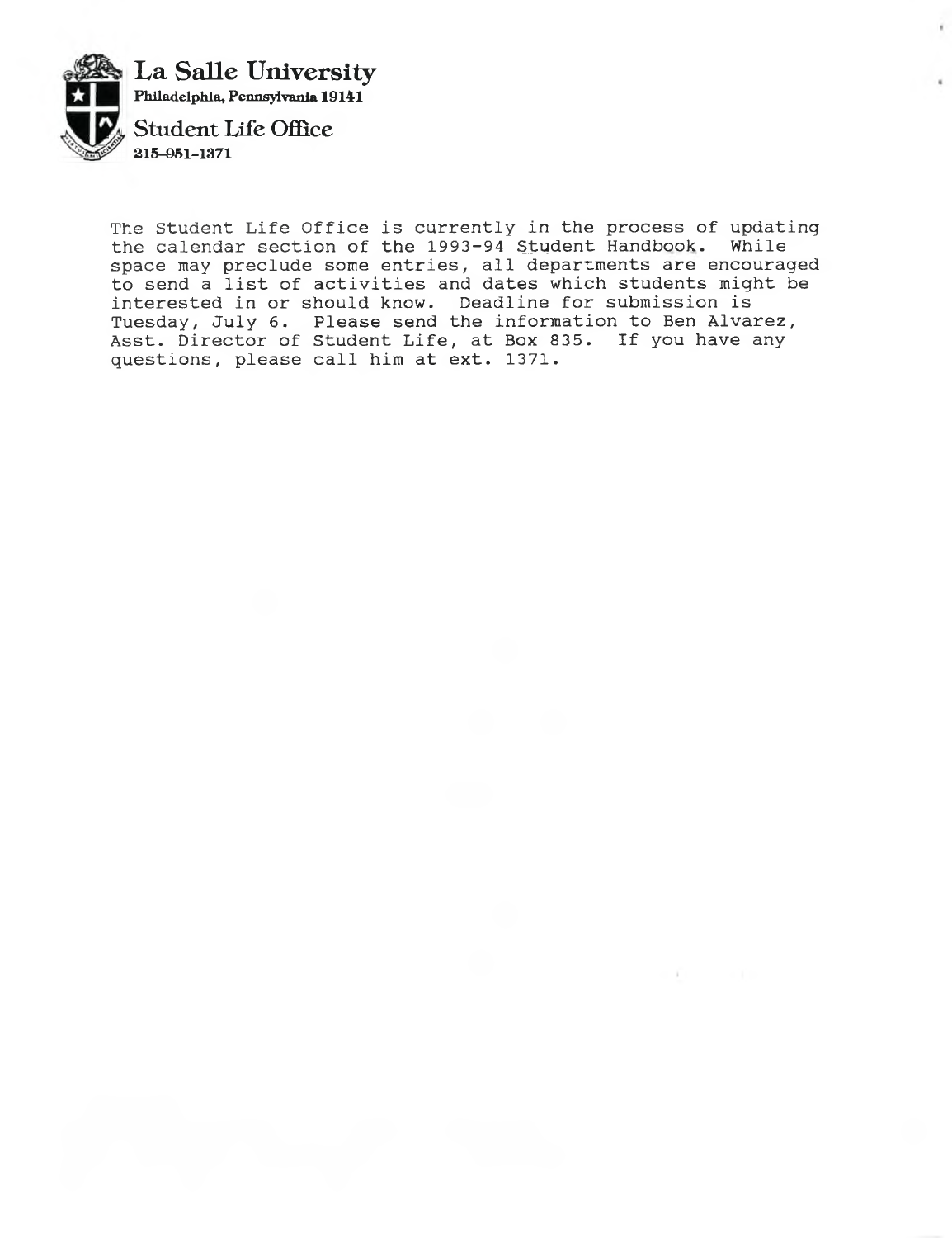## **LA SALLE UNIVERSITY**

#### **UNIVERSITY COUNCIL**

#### **May 3, 1993**

#### **HIGHLIGHTS**

**Present:** Brother Joseph Burke, Chair; Dr. Daniel Pantaleo; Mr. David Fleming; Dr. Fred Foley; Dr. Raymond Heath; Mr. Raymond Ricci; Dr. Gloria Donnelly; Dr. Joseph Kane; Dr. Glenda Kuhl; Brother James Muldoon; Dr. John Seydow; Dr. David Cichowicz; Dr. Barbara Millard; Mr. Anthony Diaz; Ms. Geraldine Colwell.

**Absent:** Ms. Patricia Jones.

#### **I. LEADERSHIP MAJOR AND ACCELERATED DEGREE PROGRAM.**

After extensive discussion, a major in Leadership in the School of Continuing Studies leading to a Bachelor of Science degree and an accelerated degree completion program utilizing the Leadership major were approved by a vote of eight in favor, three opposed, and four abstaining.

#### **II. JOINT PROGRAM WITH HARCUM COLLEGE FOR A B.S. IN INTERIOR DESIGN.**

After discussion, Council approved a joint program between Harcum College and the School of Continuing Studies in Interior Design through which students would obtain the A.A. from Harcum and the B.S. from La Salle and articulation with the eight Art Institutes International for completion of the B.S. in Interior Design, by a vote of six in favor, three opposed, and four abstaining [two members departed before this vote was taken],

#### **III. MISSION STATEMENT REVISION.**

The Academic Affairs Committee forwarded a recommendation to revise the sentence on page seven of the *Handbook* which begins "As an undergraduate institution, La Salle is committed to liberal arts programs which assist students..." to "As an undergraduate institution, La Salle is committed to a liberal arts education which assists students...."

Council unanimously passed a motion to accept the recommended change.

Council's next regularly scheduled meeting will be the Summer Workshop on July 8-9, 1993.

Gerald J. Johnson, **Secretary**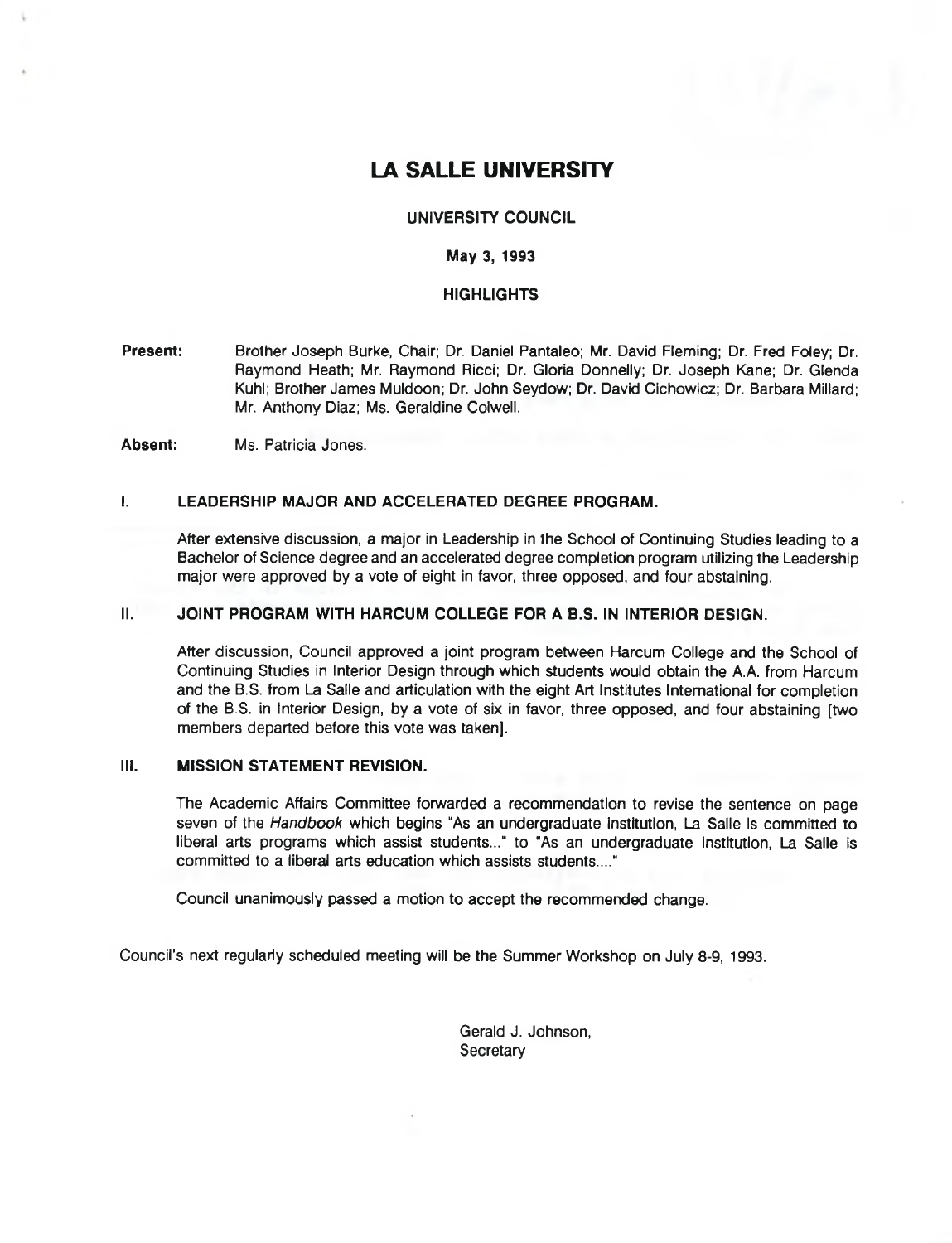

**University I.D. & Gold Card Account Office Philadelphia, PA 19141-1199 • (215) 951-1LSU**

> To: From: Joseph Smallberger Re: The University Community Manager, I.D./Gold Card Account Office **I** .D./Gold Card Account Office **Summer** hours

Date: May 10, 1993

The I.D./Gold Card Account Office is located in the lower level of the Student Union building adjacent to Arcade room and the Food Service Main Office.

## **Office Hours**

Monday-Thursday 8:30 a.m. - 5:00 p.m.<br>Friday 8:30 a.m. - 3:30 p.m.  $8:30$  a.m. - 3:30 p.m.

Security will be available for Temporary Cards when the I.D./Gold Card Account Office is closed.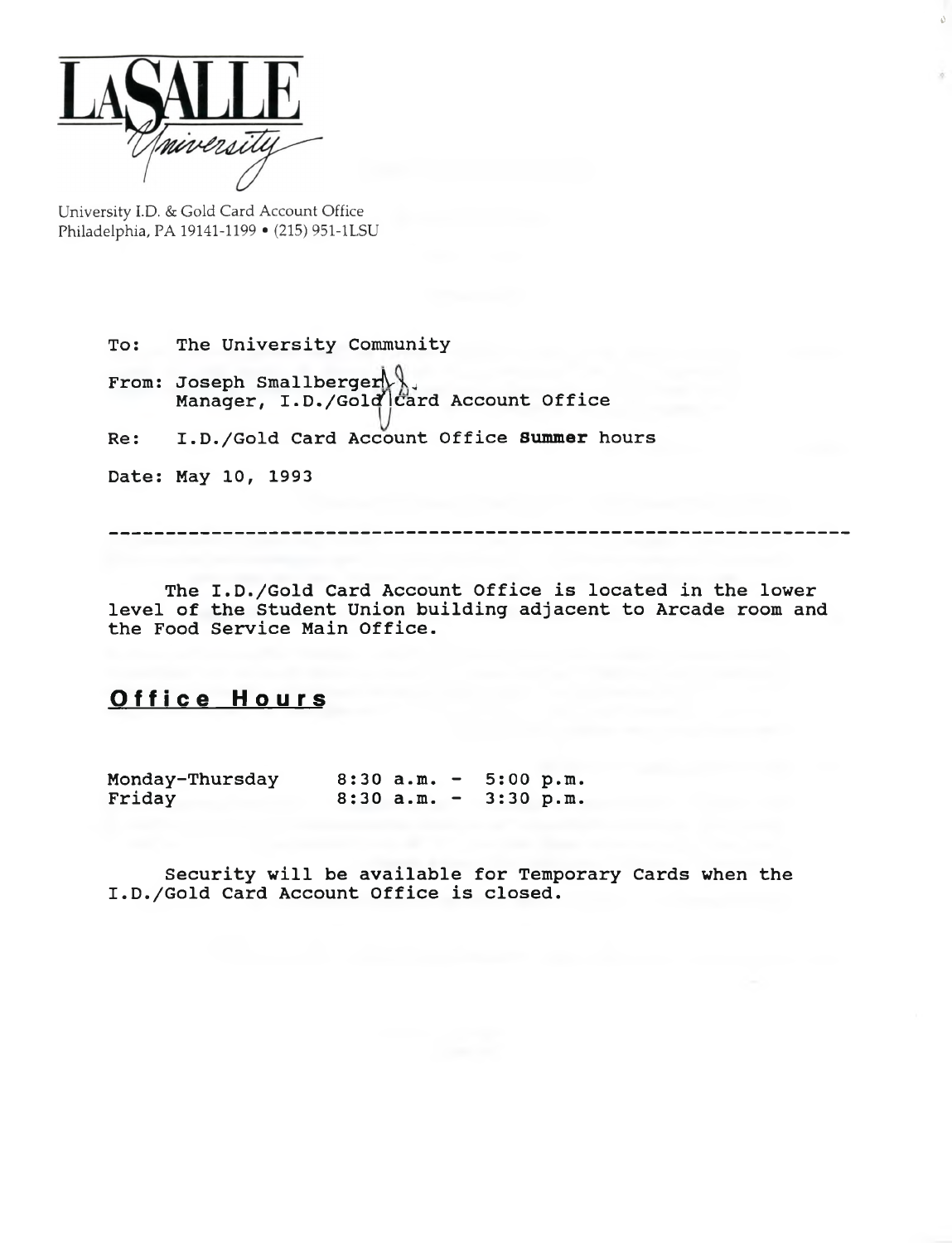

*To: From:* The University Community *Steven C. Thomas A s s is t a n t D ir e c t o r o f Food S e r v ic e*

*Date: May 14, 1993*

*RE: H ours Of O peration*

*During the next three weeks the Food Service Department will provide the fo llo w in g s e r v ic e s to the U n iv e r sit y Community:*

|                     | <b>Breakfast</b> | Lunch               | Dinner        |  |
|---------------------|------------------|---------------------|---------------|--|
| Mon 5/17            | Intermissions    | Intermissions       | Intermissions |  |
| Tue 5/18            |                  | FDR & Intermissions |               |  |
| Wed 5/19            |                  |                     | 11            |  |
| Thu 5/20            |                  |                     | Ħ             |  |
| <i>Fri 5/21</i>     |                  | "                   | ,,            |  |
| $Sat$ 5/22          |                  | Intermissions       |               |  |
| Sun $5/23$          | Closed           | Brunch @ Inter.     |               |  |
| Mon $5/24$          | Intermissions    | FDR & Intermissions | Intermissions |  |
| Tue 5/25            |                  |                     |               |  |
| Wed 5/26            |                  |                     |               |  |
| Thu $5/27$          |                  |                     |               |  |
|                     |                  |                     |               |  |
| Fri 5/28<br>5/29-31 | Closed           | Closed              | Closed        |  |
|                     |                  |                     |               |  |
| Tue $6/1$           | Food Court       | FDR & Food Court    | Food Court    |  |
| Wed $6/2$           |                  |                     |               |  |
| Thu $6/3$           |                  |                     |               |  |
| Fri 6/4             |                  |                     | Ħ             |  |
| Sat 6/5             |                  | Food Court          | n             |  |
| Sun 6/6             | Closed           | Brunch @ Food Ct.   | "             |  |

All other Food Service Operations will be closed during this period. \*\* 5/17 FDR will be closed for Faculty/Staff Picnic. \*\*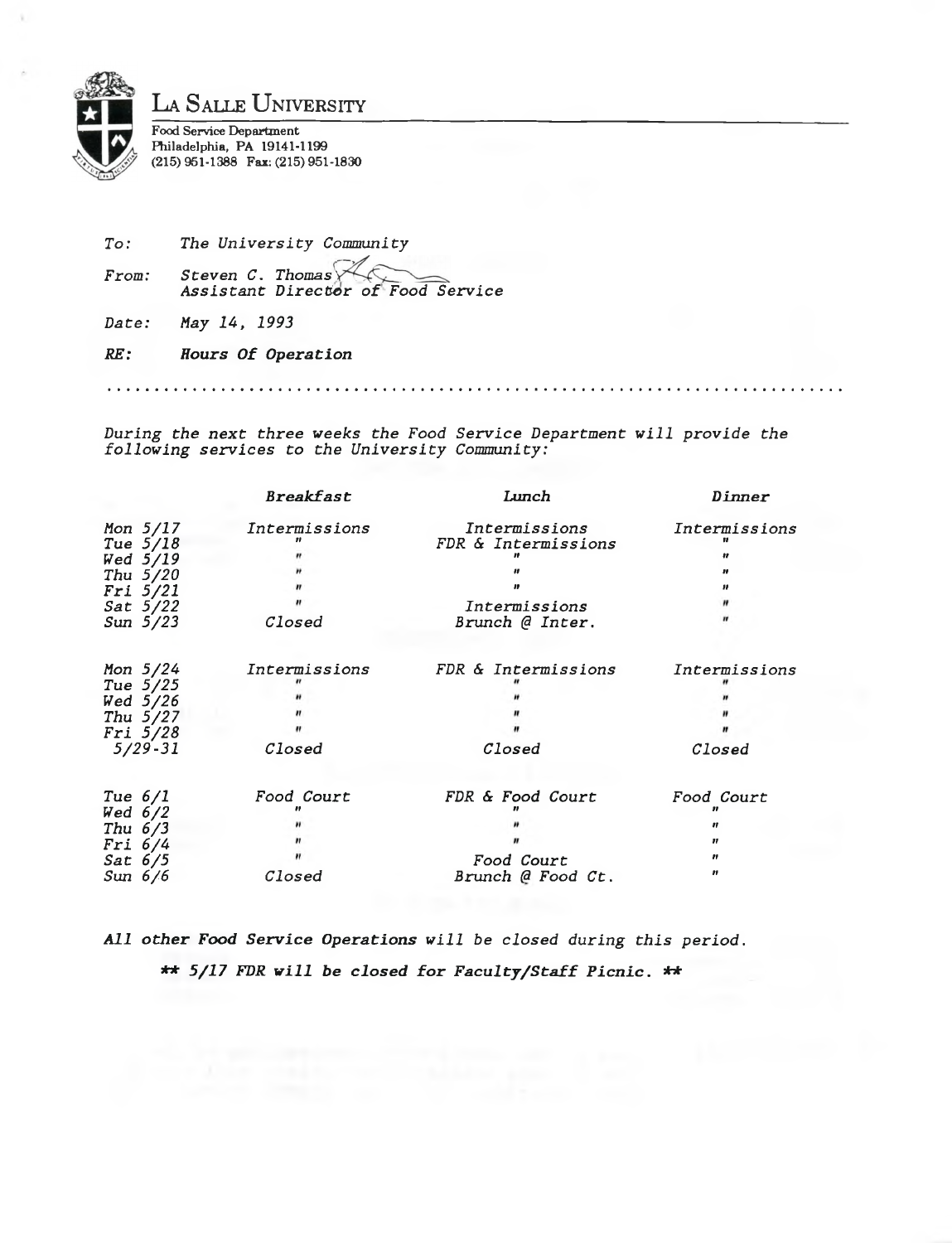#### **CONNELLY LIBRARY HOURS**

#### Summer 1993

 $May 17 - August 16$ 

#### REGULAR HOURS

| Monday - Thursday |  | $8:00$ am $-10:00$ pm               |  |
|-------------------|--|-------------------------------------|--|
| Friday            |  | $8:00$ am $-$ 6:00 pm               |  |
| Saturday          |  | $10:00$ am $-$ 5:00 pm              |  |
| Sundav            |  | $12:00 \text{ n} - 8:00 \text{ pm}$ |  |
|                   |  |                                     |  |

#### MEMORIAL DAY WEEKEND

Friday, May 28 Saturday, May 29 Sunday, May 30 Monday, May 31

Friday, July 2 \* Saturday, July 3 Sunday, July 4 \* Monday, July 5

**8 : 00** am - 6:00 pm **10:00** am - 5:00 pm CLOSED CLOSED

#### JULY 4th WEEKEND

8:00 am - 5:00 pm 10:00 am - 5:00 pm CLOSED CLOSED

#### August 17 - September 2

Monday - Friday Saturday Sunday

 $8:00$  am  $-$  5:00 pm CLOSED CLOSED

#### LABOR DAY WEEKEND

| Friday, September 3   | <b>CLOSED</b> |
|-----------------------|---------------|
| Saturday, September 4 | <b>CLOSED</b> |
| Sunday, September 5   | <b>CLOSED</b> |
| Monday, September 6   | <b>CLOSED</b> |

REVISED HOURS -- Due to the President's rescheduling of the 4th of July holiday, the library will now be OPEN Saturday, 7/03 and CLOSED Monday, 7/05.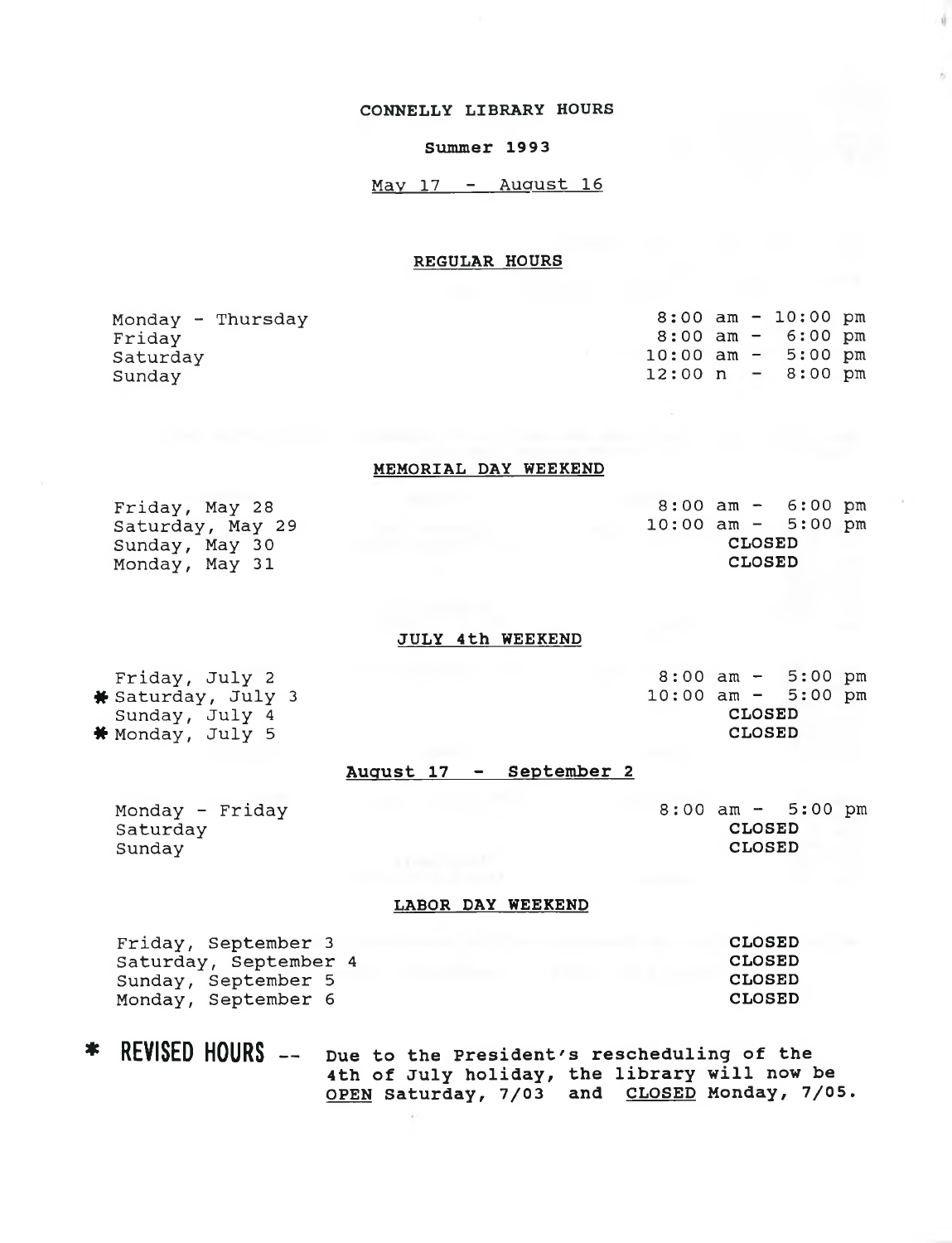Dear La Salle University Faculty, Staff and Friends.

The La Salle Neighborhood Nursing Center has opened a second site at the YWCA on 5820 Germantown Avenue. Please join us to celebrate our opening on Tuesday, May 18, 1993. Open House hours are from 10am - 3pm. Hope to see you!!